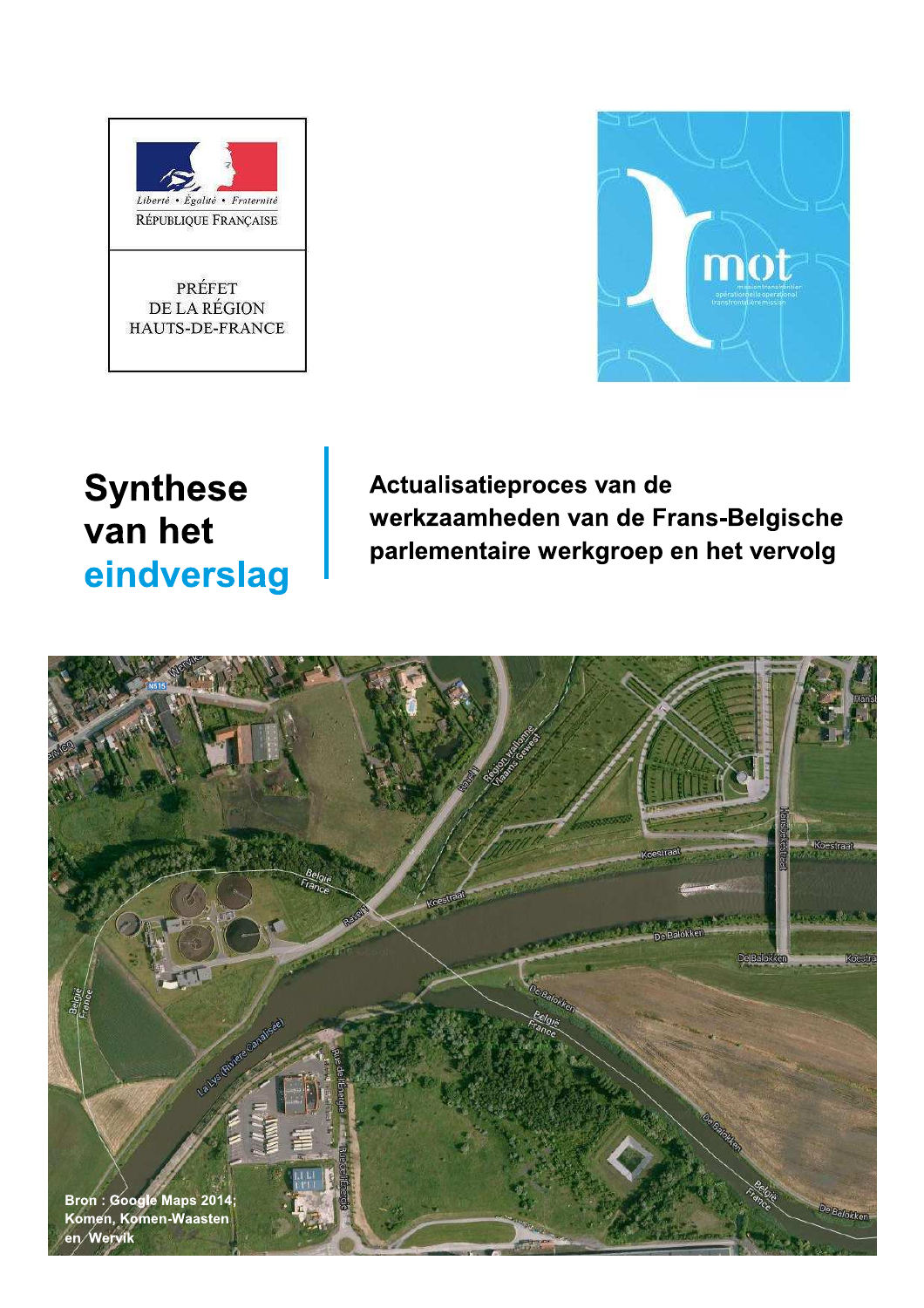Actualisatieproces van de werkzaamneden van de Frans-Belgiscne parlementaire werkgroep Eindverslag<br>December 2014<br>December 2014<br>T. INLEIDING<br>T. INLEIDING

## 1. INLEIDING

### <u>De Frans-Belgische parlementaire werkgroep (2005-2007)</u>

Tussen 2005 en 2007 heeft de Frans-Belgische parlementaire werkgroep (FBPW) een heel belangrijke rol gespeeld als reflectie-instantie voor de samenwerking op de grens tussen de Regio Nord-Pas-de-Calais en België.

Hij bestond uit zes Franse en zes Belgische parlementsleden en had een dubbele opdracht:

- $\equiv$  juridische en administratieve belemmeringen voor de grensoverschrijdende samenwerking opsporen en oplossingen voorstellen om ze weg te werken
- $=$ een bestuursinstrument aanduiden voor de Frans-Belgische metropool van Rijsel die in 2008 geleid heeft tot de oprichting van de EGTS van de Eurometropool Rijsel- Kortrijk- Doornik.

De doelstelling werd bereikt door de oprichting van de EGTS Eurometropool, de opdracht heeft geleid tot gezamenlijk technisch en juridisch werk rond sectorale thema's dat op zijn beurt geleid heeft tot een reeks aanbevelingen die nu moeten worden ten uitvoer gelegd.

Het gaat om de volgende thematische gebieden:

- $\equiv$  onderwijs en opleiding,
- $\equiv$  planning, stedenbouw en ruimtelijke ordening,
- $\equiv$  vervoer, verplaatsingen en telecommunicatie,
- $\equiv$  werkgelegenheid, beroepsopleiding, fiscaliteit en ontwikkeling van bedriiven.
- $\equiv$ gezondheid en medisch-sociale aspecten,
- $\equiv$  water en milieu,
- $\equiv$  veiligheid.

economische banden te versterken zonder nieuwe onevenwichten te creeren. Het doel van al die aanbevelingen was het dagelijks leven van de inwoners te vergemakkelijken en de

De parlementaire opdracht van 2007 concentreerde zich oorspronkelijk op de juridische en administratieve belemmeringen, maar de werkzaamheden uitgevoerd tijdens deze opdracht hebben ook duidelijk naar voren gebracht dat er nood bestond aan betere informatie, overleg, convergentie tussen de juridische stelsels en experimenten, in het bijzonder door middel van duurzame mechanismen.

In mei 2010 vond een interministeriële technische vergadering plaats om de tabel van de obstakels te bestuderen die werd opgesteld in 2007.

Ten slotte mogen we ook de parlementaire missie Blanc-Keller-Sanchez-Schmid (2010) niet vergeten. die het mogelijk maakte te beginnen met de heropstart van het grensoverschrijdend beleid van Frankrijk (waar de Mission Opérationnelle Transfrontalière een wezenlijk deel van uitmaakt).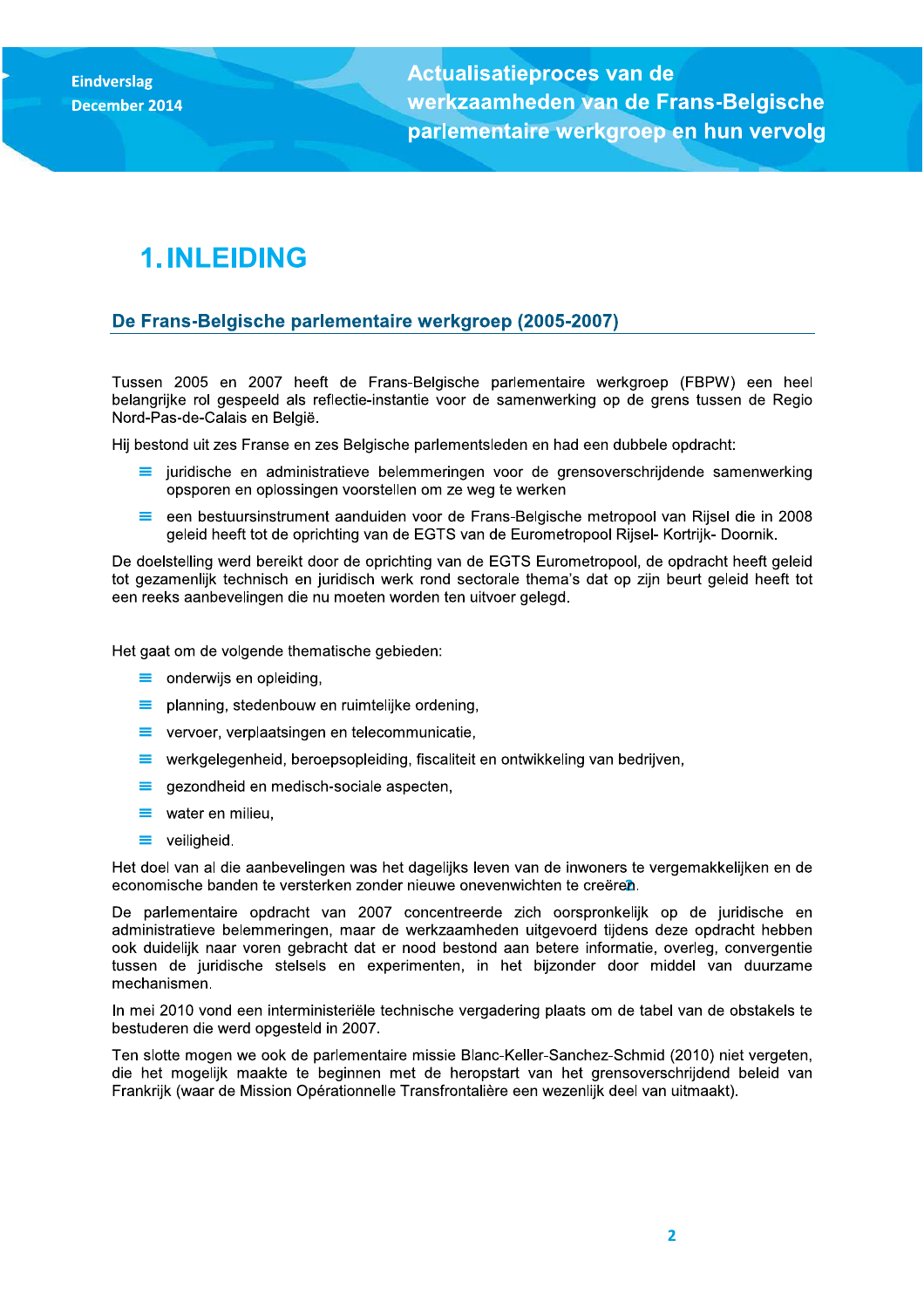**Eindverslag December 2014**  **Actualisatieproces van de** werkzaamheden van de Frans-Belgische parlementaire werkgroep en hun vervolg

### Het actualisatieproces van de werkzaamheden van de Frans-Belgische parlementaire werkgroep (2013-2014)

Het blijkt onontbeerlijk de conclusies van de FBPW te actualiseren, gelet op de wettelijke en administratieve evoluties die hebben plaatsgevonden sinds 2007 en de intussen uitgevoerde samenwerkingsprojecten, bovendien was de periode 2013-2014 van strategisch belang (nieuwe generatie programma's van grensoverschrijdende samenwerking).

De prefectuur van de regio Nord-Pas de Calais heeft daarom een actualiseringsproces opgestart van de werkzaamheden van de FBPW, ze steunt daarvoor op de expertise van de Mission Opérationnelle Transfrontalière.

Het actualiseringsproces van het verslag van de FBPW beoogt wat volgt:

- $\equiv$  juridische en administratieve belemmeringen voor de samenwerking en de aanbevelingen voortvloeiend uit de werkzaamheden van 2005/2007 onderzoeken en actualiseren, steunend op een schriftelijke raadpleging, gerichte gesprekken en 4 workshops met mensen uit het veld.
- $\equiv$  onderwerpen die moeten worden uitgediept, oplijsten, met het oog op de evolutie van de Frans-Belgische samenwerking op de grens van de regio Nord-Pas-de-Calais en de prioriteiten van de partner-instellingen.
- = nadenken over de operationele tenuitvoerlegging van de voorgestelde aanbevelingen en experimenten, rekening houdende met de veranderingen sinds 2007 en de toekomstige evoluties, met name in het licht van de volgende programmatieperiode en de institutionele hervormingen in Frankrijk.
- de rol bepalen van iedere instantie langs beide kanten van de grens in de tenuitvoerlegging Ξ van die aanbevelingen en ook de op te zetten mechanismen om efficiënt beslissingen te kunnen nemen.

#### Sleutelvragen in deze onderneming:

- 1. Welke zijn de huidige juridische en administratieve obstakels voor de Frans-Belgische grensoverschrijdende samenwerking in functie van de evoluties sinds 2007?
- 2. Welke oplossingen kunnen die obstakels wegwerken?
- 3. Wat zijn de voorwaarden om de oplossingen door te voeren en wat is de rol van de betrokken actoren?

 $\overline{\mathbf{3}}$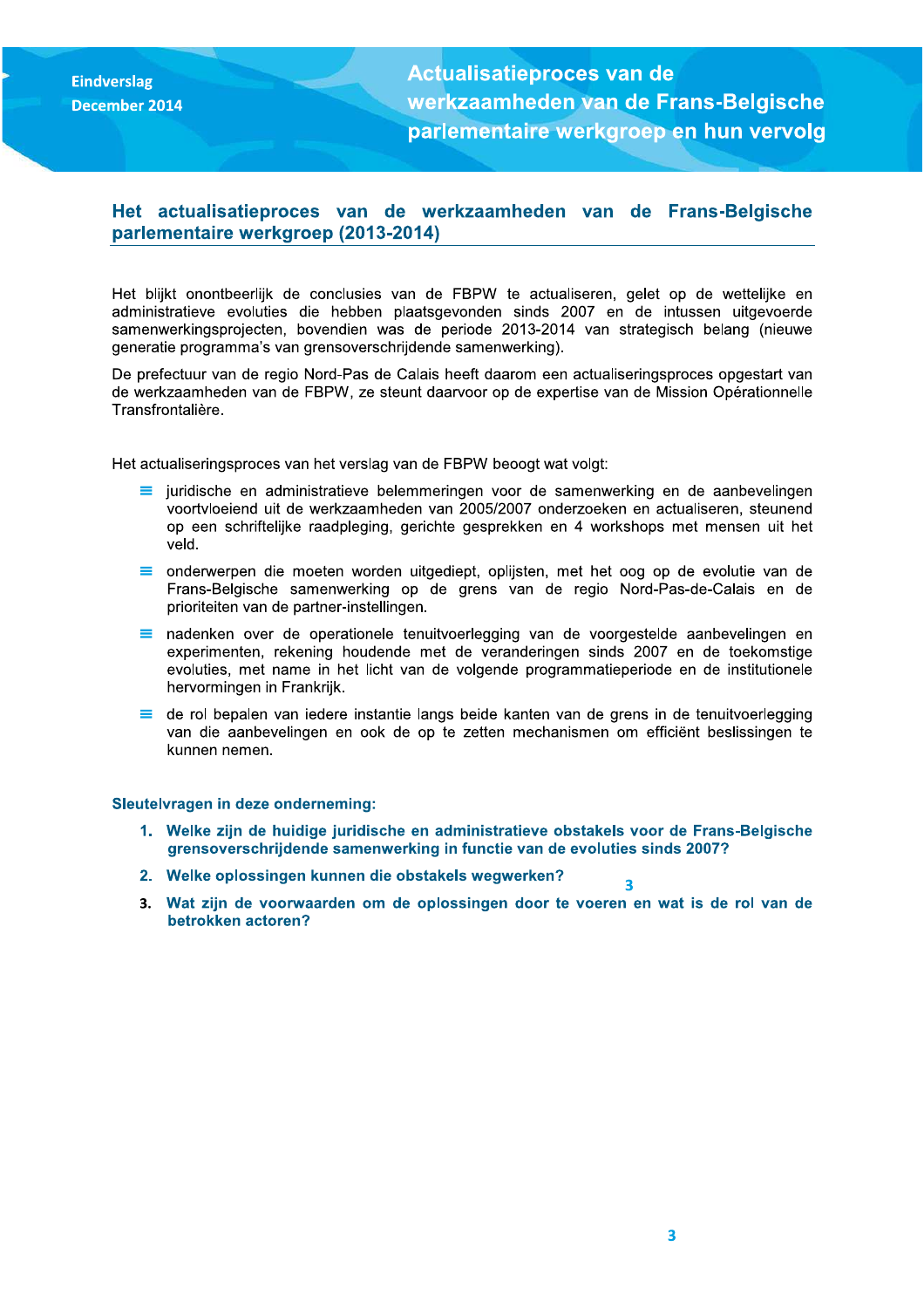**Actualisatieproces van de** werkzaamheden van de Frans-Belgische parlementaire werkgroep en hun vervolg

#### Verloop van het actualiseringsproces van de werkzaamheden van de FBPW

Het proces dat begon in augustus 2013 bestaat uit twee fasen.

Fase 1: Actualisatie van de analyse van de juridische en administratieve belemmeringen voor de Frans-Belgische grensoverschrijdende samenwerking

#### (augustus 2013 – maart 2014)

Het doel van deze fase was het actualiseren van de analyse van de belemmeringen in functie van de evolutie van het juridisch en administratief kader sinds de publicatie van het verslag van de FBPW in 2007 en in het licht van de nieuwe projecten (INTERREG en andere) en thema's ontwikkeld sinds 2007.

De MOT heeft de regelgevende teksten een geanalyseerd. schriftelijke raadpleging georganiseerd van de diensten van de betrokken landen, van de lokale overheden, de Belgische gefedereerde entiteiten, ook een werkvergadering met de EGTS en gesprekken met het "Parc naturel transfrontalier du Hainaut" en het Frans-Belgisch gezondheidsobservatorium (FBGO). Aan het einde van deze fase, naar aanleiding van het tussentiids verslag van de MOT, heeft het Stuurcomité de prioritaire thema's vastgelegd die behandeld werden in de workshops van de tweede fase.

#### **Fase** 2: De oplossingen aanpassen en vervolledigen en de voorwaarden voor de tenuitvoerlegging bepalen

#### (maart 2014 - december 2014)

Deze fase was gewijd aan werkzaamheden ter evaluatie en ontwikkeling van oplossingen om de belemmeringen weg te werken voor de Frans-Belgische grensoverschrijdende samenwerking op de prioritaire gebieden vastgelegd door het Stuurcomité.

Twee reeksen van vier thematische workshops hebben dan de partners aan weerszijden van de grens samengebracht om de haalbaarheid te bespreken en te evalueren van de operationele oplossingen om de belemmeringen weg te werken. Tussen de twee reeksen workshops werden de vraagstukken uitgediept op basis van een oproep tot schriftelijke bijdragen.

De MOT heeft de gradatie bepaald van de op te lossen moeilijkheden, heeft geholpen bij de ontwikkelingen oplossingen de van voor belemmeringen en de modaliteiten voor hun tenuitvoerlegging. Aan het einde van deze

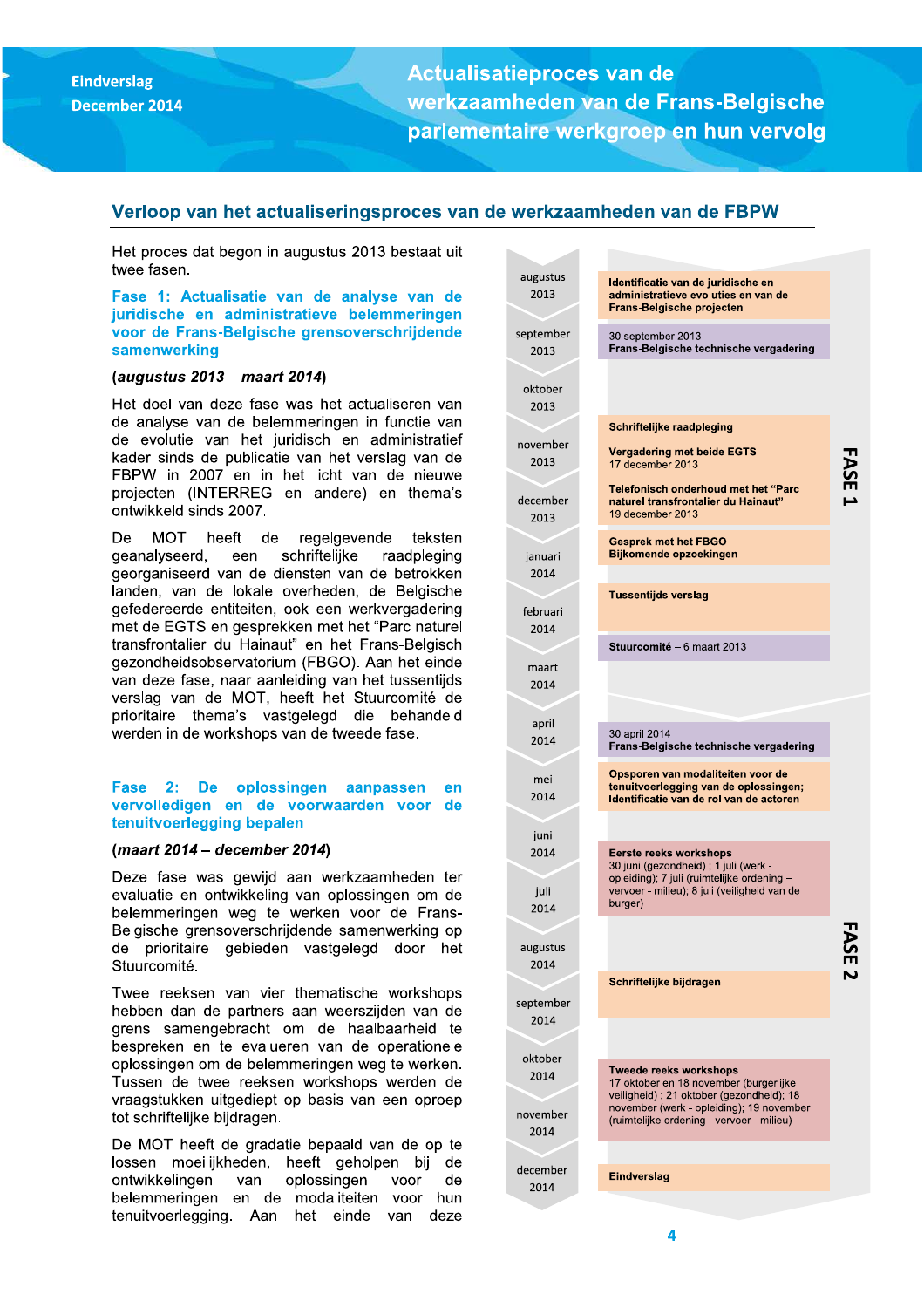**Eindverslag** 

Actualisatieproces van de werkzaamneden van de Frans-Belgiscne parlementaire werkgroep Eindverslag<br>
December 2014<br>
December 2014<br>
December 2014<br>
December 2014<br>
December 2014<br>
December 2014<br>
December 2014<br>
Operacht heeft de MOT haar conclusies<br>
Norgested in de vorm van een eindverslag dat in<br>
het bijzonder ac

opdracht heeft de MOT haar conclusies voorgesteld in de vorm van een eindverslag dat in het bijzonder actieplannen bevat om de obstakels weg te werken.

### 2. SELECTIEMETHODE VAN DE PRIORITAIR TE BEHANDELEN BELEMMERINGEN

Het actualisatieproces van de werkzaamheden van de FBPW had een tweeledige doelstelling, enerzijds de herevaluatie van de belemmeringen in functie van hun graad van oplossing en anderzijds de uitwerking van actieplannen voor een beperkt aantal kwesties die prioritair beschouwd worden door alle betrokken Franse en Belgische partners.

Het selectieproces van de prioritair te behandelen obstakels bestond uit verschillende fases.

- 1. Eerst heeft de MOT de tabel van de obstakels uit 2007 geactualiseerd, op basis van onderzoek naar de wetgevende evoluties en ontwikkelde samenwerkingsprojecten. Dat liet toe van bij het begin enkele weggewerkte belemmeringen buiten de gesprekken te houden, in het bijzonder naar aanleiding van de wetswijzigingen die plaatsvonden sinds 2007 (zie de geactualiseerde tabel van de belemmeringen in bijlage 13).
- 2. Daarna, bij het versturen van de vragenlijsten voor de schriftelijke raadpleging in november 2013. heeft de MOT een nieuwe lijst opgesteld van de te bespreken belemmeringen op basis van vier criteria:
	- $\checkmark$ Territoriale schaal. Het voorstel is die belemmeringen uit te kiezen waarvan de oplossing in het bijzonder afhangt van de partners van het stuurcomité en hun actieradius. Zo wordt het accent gelegd op de lokale en regionale vraagstukken, zelfs de nationale, maar minder op de kwesties op Europees niveau.
	- Omvang van de bevolking getroffen door de belemmering. Om vraagstukken van algemeen belang aan te pakken, is het beter vraagstukken uit te kiezen die een groot aantal mensen raken en zich niet te concentreren op heel precieze belemmeringen.
	- Belemmeringen waarop de huidige samenwerkingsprojecten stuiten. Om de huidige opdracht doeltreffend en nuttig te houden, wordt voorgesteld zich te concentreren op het wegwerken van belemmeringen waarop gestoten werd tijdens de tenuitvoerlegging van actuele Frans-Belgische samenwerkingsprojecten.
	- Complexe vraagstukken en belangrijke onderwerpen</u>. Om de workshops zo nuttig mogelijk te maken voor het vinden van oplossingen, wordt voorgesteld eerst de complexe vraagstukken aan te pakken, de meest ambitieuze projecten, waarvoor het noodzakelijk is dat de voornaamste bevoegde of betrokken actoren bijeenkomen en discussiëren.

Daarom bevatten de vragenlijsten die naar de verschillende overheden gestuurd werden geen al te precieze problematieken, met betrekking tot het grondgebied of het thema, of niet opgeloste kwesties waarvan de uitvoering niet belemmerd wordt door een reëel obstakel (zie de vragenlijsten voor de schriftelijke raadpleging – bijlage 1, alsook de bijgewerkte tabel van de belemmeringen in bijlage 13).

- 3. Op basis van de antwoorden ontvangen op de schriftelijke raadpleging, werd de ingezamelde informatie samengevat om een globaal antwoord te geven op de staat van elke belemmering voor de samenwerking (zie de synthese van de antwoorden op de schriftelijke raadpleging in bijlage 3). Uitgaande van de synthese van de antwoorden en de eerder door de MOT uitgevoerde onderzoeken werden de belemmeringen geclassificeerd als opgelost, gedeeltelijk opgelost of nietopgelost (zie het volgende hoofdstuk: "Actualisering van de in 2007 geïdentificeerde belemmeringen").
- uitgedrukt gedurende de schriftelijke raadpleging van november 2013, heeft de MOT een reeks 4. Op basis van de geactualiseerde tabel van belemmeringen en de keuze van de prioriteiten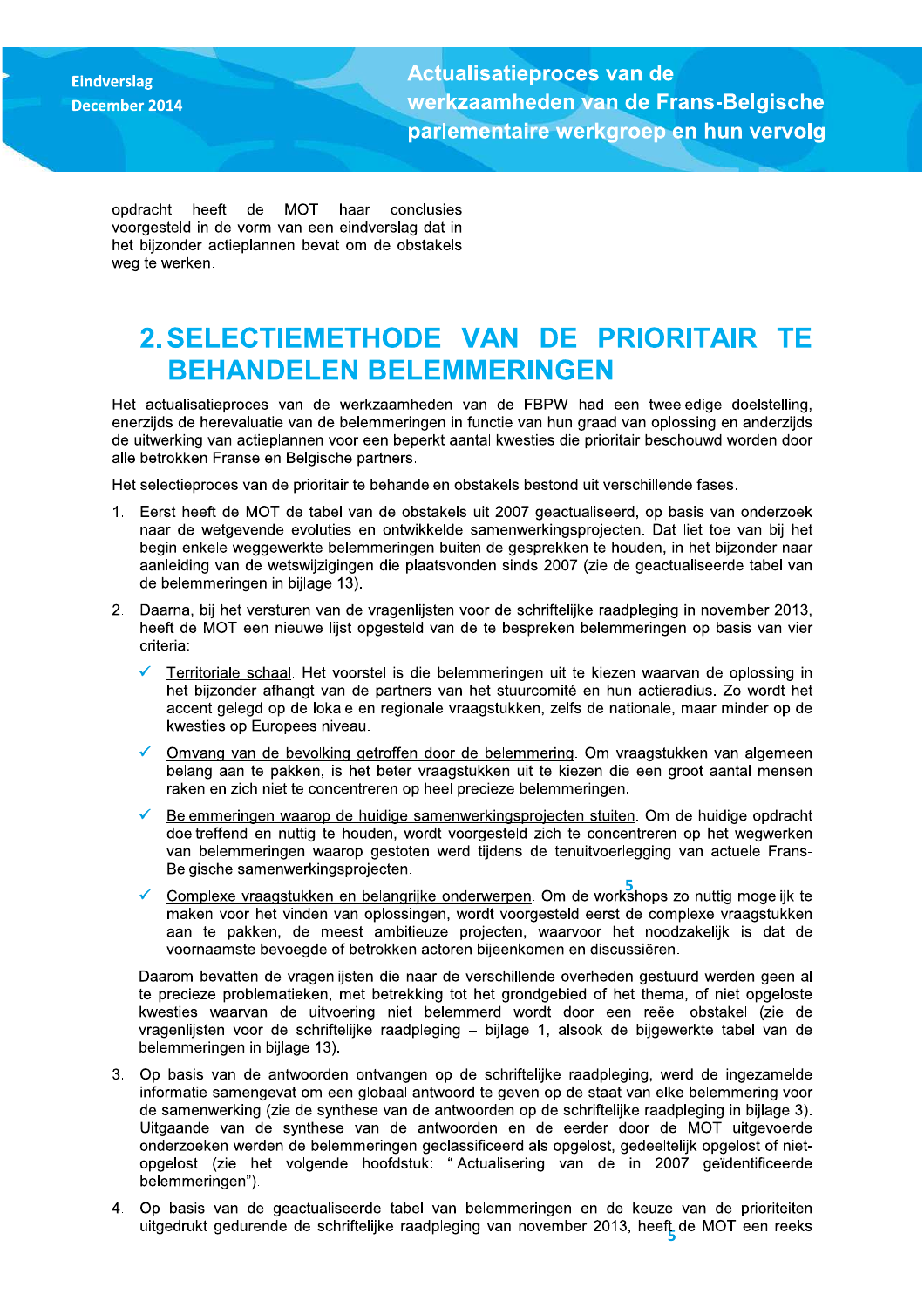**Actualisatieproces van de** werkzaamheden van de Frans-Belgische parlementaire werkgroep en hun vervolg

belemmeringen voorgesteld die uitgewerkt moeten worden gedurende de tweede fase van het actualisatieproces van de werkzaamheden van de FBPW (voor de lijst van de belemmeringen, zie het volgende hoofdstuk "Actualisatie van de in 2007 geïdentificeerde belemmeringen"). Voor de selectie van de uit te werken onderwerpen, heeft de MOT bovenop de genoemde criteria rekening gehouden met drie andere overwegingen:

- Obstakels die nog niet weggewerkt zijn volgens de antwoorden van de administraties worden in aanmerking genomen (en in de marge daarvan, sommige gedeeltelijk weggewerkte belemmeringen). De gedeeltelijk opgeloste belemmeringen, waarvoor ofwel oplossingen gevonden werden die in uitvoering zijn, ofwel waarvoor een partnerdynamiek werd opgestart om ze op te lossen, werden niet prioritair geacht voor de workshops.
- In de workshops werden de onderwerpen behandeld die vermeld werden in de antwoorden op de vraag naar de prioritaire belemmeringen die deel uitmaakte van de vragenlijsten van de schriftelijke raadpleging.
- De niet weggewerkte obstakels werden uitgekozen in functie van de interesse betoond door de besturen voor de verschillende punten van de raadpleging (belangrijk onderwerp, politieke prioriteit, werken aan een oplossing wordt noodzakelijk geacht).
- 5. Het Stuurcomité van 6 maart heeft de lijst van de belemmeringen die behandeld moesten worden tijdens de workshops afgewerkt (zie verslag, bijlage 4) en de technische vergadering van 30 april heeft de modaliteiten vastgelegd voor de organisatie van die vergaderingen.
- $6.$ Op basis van de debatten en de informatie aangebracht door de deelnemers van de workshops. heeft de MOT actieplannen opgesteld voor het wegwerken van de prioritaire belemmeringen (zie hoofdstuk "Actieplannen").

#### 3. [SDP1] ACTUALISERING VAN DE IN 2007 DOOR DE **FBPW** Actualisation des obstacles à la coopération franco-**GEÏDENTIFICEERDE** belge identifiés par le GTPFB (total = 239) **BELEMMERINGEN** obstacles résolus

Uitgaande van de beschikbare informatie (onderzoek van het wettelijk en administratief kader, onderzoek naar grensoverschrijdende projecten, gesprekken, schriftelijke raadplegingen, workshops) heeft de **MOT** de belemmeringen voor de Frans-Belgische samenwerking die in 2007 geïdentificeerd werden door de FBPW geclassificeerd (voor meer details, zie de geactualiseerde tabel van de belemmeringen in bijlage  $13$ ).

Gelet op het kwalitatieve karakter van die onderneming, zijn de drie categorieën (weggewerkte, niet-weggewerkte en gedeeltelijk weggewerkte belemmeringen) niet volledig waterdicht. De categorieën werden als volgt gedefinieerd:



Weggewerkte belemmering = probleem waarvoor een oplossing werd omgezet in acties (die werden uitgevoerd) die efficiënt bleek voor de oplossing van het oorspronkelijke probleem.

Gedeeltelijk weggewerkte belemmering = probleem waarvoor een oplossing omgezet in acties werd voorgesteld, maar die nog niet werd uitgevoerd en haar efficiëntie nog niet bewezen heeft in het aanpakken van het probleem.

Niet weggewerkte belemmering = probleem waarvoor geen enkele oplossing werd voorgesteld of waarvoor hypotheses van oplossingen werden geformuleerd die nog niet werden omgezet in precieze acties.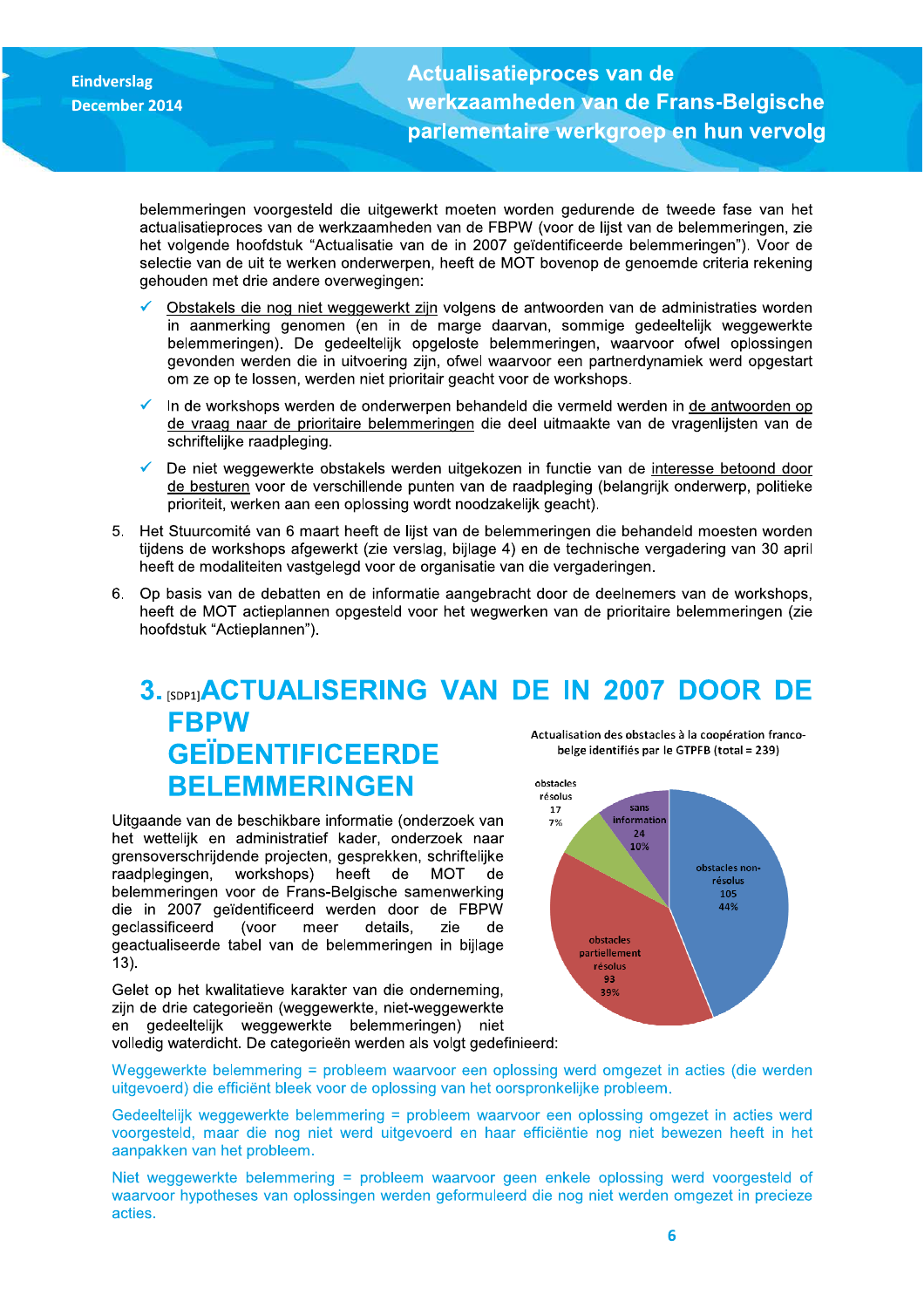Actualisatieproces van de werkzaamheden van de Frans-Belgische parlementaire werkgroep

Eindverslag<br>
December 2014<br>
Werkzaamheden van de Frans-Belgische<br>
parlementaire werkgroep en hun vervolg<br>
Soms is het verschil tussen een niet-weggewerkte belemmering en een gedeeltelijk weggewerkte<br>
erder begraamheden van Soms is het verschil tussen een niet-weggewerkte belemmering en een gedeeltelijk weggewerkte eerder beperkt en zijn diepgaander discussies nodig. Doorheen het hele actualisatieproces werd de classificering bijgewerkt, waardoor het mogelijk werd in de tweede fase een deel van de belemmeringen die eerder in de categorie "zonder informatie" waren ondergebracht, te classificeren en ingangen samen te voegen die verwezen naar dezelfde belemmering.

> Op de 239 belemmeringen (waarvan sommige naar aanleiding van de schriftelijke raadpleging werden toegevoegd aan de reeds geïdentificeerde lijst uit 2007) kan een significante vooruitgang worden vastgesteld, want bijna 40% van de problemen zijn gedeeltelijk opgelost en 17 zijn opgelost. Hoewel 44% nog als niet-weggewerkt beschouwd worden, moet toch worden vastgesteld dat er zelfs op die punten vooruitgang werd geboekt, er werden bijvoorbeeld studies verricht om de problemen beter te  $\frac{1}{2}$  beariipen of om hypotheses voor oplossingen uit te werken.

.%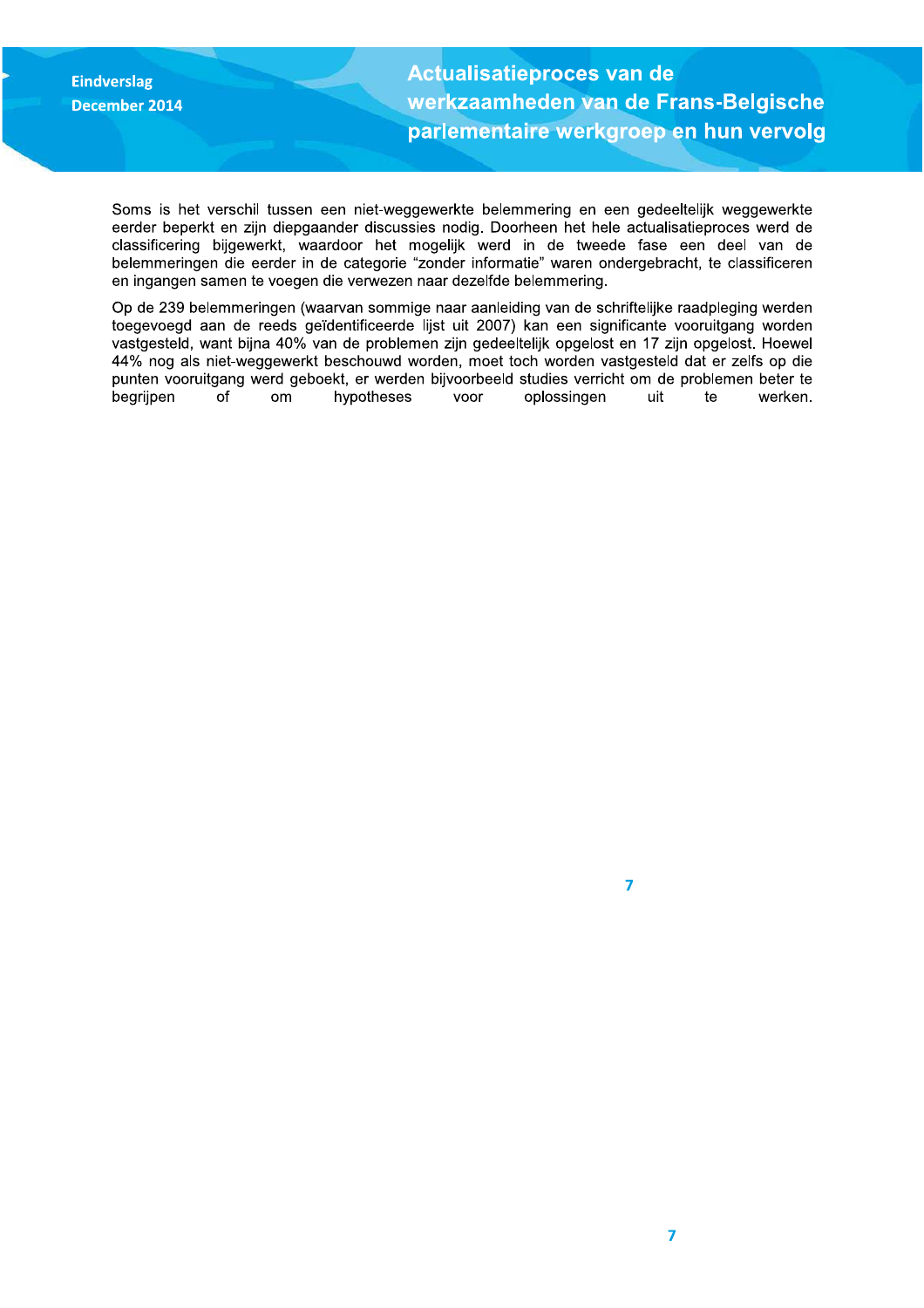4. SYNTHESETABEL VAN DE DIEPGAAND BEHANDELDE BELEMMERINGEN

|                                                                                                                               |                                             | Overwogen oplossingen                                                                                                                                             |                                                                                                                                                                             |        |                                                                                                                                                                                                                                                                                                                                                                                                                                                                                                                                                                                                                                                                                                                                                                                                                                                                          |                                                                                                                                                                                                                                                                     |
|-------------------------------------------------------------------------------------------------------------------------------|---------------------------------------------|-------------------------------------------------------------------------------------------------------------------------------------------------------------------|-----------------------------------------------------------------------------------------------------------------------------------------------------------------------------|--------|--------------------------------------------------------------------------------------------------------------------------------------------------------------------------------------------------------------------------------------------------------------------------------------------------------------------------------------------------------------------------------------------------------------------------------------------------------------------------------------------------------------------------------------------------------------------------------------------------------------------------------------------------------------------------------------------------------------------------------------------------------------------------------------------------------------------------------------------------------------------------|---------------------------------------------------------------------------------------------------------------------------------------------------------------------------------------------------------------------------------------------------------------------|
| <b>Belemmering</b>                                                                                                            | akkoord, conventie)<br>Internationaal recht | Intern recht (wet,<br>administratieve<br>bepaling)                                                                                                                | Overleg                                                                                                                                                                     | Kennis | Voornaamste overwogen acties                                                                                                                                                                                                                                                                                                                                                                                                                                                                                                                                                                                                                                                                                                                                                                                                                                             | Goede praktijken                                                                                                                                                                                                                                                    |
| WERKNEMER – WERKZOEKENDE                                                                                                      |                                             |                                                                                                                                                                   |                                                                                                                                                                             |        |                                                                                                                                                                                                                                                                                                                                                                                                                                                                                                                                                                                                                                                                                                                                                                                                                                                                          |                                                                                                                                                                                                                                                                     |
| 1. Onvoldoende kennis<br>grensoverschrijdende<br>arbeidsmarkt<br>van de                                                       |                                             | J.                                                                                                                                                                | Grensoverschrijdende<br>arbeidsmarktbeleid te<br>definiëren om een<br>beleving van de<br>arbeidsmarkt<br>gedeeld<br>bepaler                                                 | a,     | De methodes van verzamelen, behandelen<br>Een werkgroep oprichten bestaande uit de<br>statistiek en de openbare diensten voor<br>Socio-economische gegevens over de<br>grensoverschrijdende arbeidsmarkt<br>werk, directies werkgelegenheid en<br>Franse en Belgische instituten voor<br>en interpreteren van gegevens<br>Eureschannel<br>harmoniseren<br>uitwisselen,<br>i.                                                                                                                                                                                                                                                                                                                                                                                                                                                                                             | · Werkzaamheden van de INSEE<br>van het grensoverschrijdende<br>strategisch observatiecomité<br>Statistisch observatieproces<br>grensoverschrijdende atlas)<br>(profielen, Frans-Belgische<br>(FR, BE, LUX, DE, IT, CH)<br>Grensoverschrijdend<br>gebied binnen het |
| geldig aan beide kanten<br>begeleiding naar werk<br>2. Ontbreken van een<br>voorziening voor<br>van de grens                  | ×                                           | problematieken van de<br>werkgevers verlichten<br>werknemers en de<br>· De lasten voor de                                                                         | beheer opzetten voor<br>grensoverschrijdend<br>grensoverschrijdend<br>het werk zoeken en<br>de begeleiding van<br>zo komen tot een<br>integreerd<br>systeem<br>Een geï<br>ä |        | ontwikkeling van grensoverschrijdende hulp<br>van een geïntegreerd beheerssysteem voor<br>loontrekkenden en openbare diensten voor<br>de grensoverschrijdende werkgelegenheid<br>grensoverschrijdende begeleiding van de<br>experimenteren met de openstelling van<br>Acties om de lasten te verlichten van de<br>De inhoud en tenuitvoerlegging bepalen<br>werknemers - werkgevers, bijvoorbeeld<br>vertegenwoordigers van de werkgevers,<br>Een werkgroep oprichten bestaande uit<br>grensoverschrijdende kaart "job pass"<br>hulp aan de werkgelegenheid van de<br>werk, directies Werk, Eureschannel<br>werknemers in een reconversiecel<br>werkgelegenheidsfonds oprichten<br>verplaatsingskosten, statuut van<br>andere kant van de grens of de<br>Een testgebied inrichten om te<br>Een grensoverschrijdend<br>tenlasteneming van de<br>gehandicapten,<br>ö<br>i. | Frans-Duits Kaderakkoord over<br>plaatsing (26/02/2013) en<br>plaatsingsdienst van Kohl<br>grensoverschrijdende<br>ä                                                                                                                                                |
| een opleiding te volgen<br>aan de andere kant van<br>werkzoekenden toelaat<br>3. Ontbreken van een<br>stelsel dat<br>de grens |                                             | zekerheidsdekking voor<br>werkloosheidsuitkering<br>Frans burgers die een<br>volgen in België (en<br>beroepsopleiding<br>omgekeerd)<br>- Behoud van<br>en sociale |                                                                                                                                                                             |        | werkzoekenden (met name in reconversie)<br>prioritair geachte situaties aan te pakken<br>Een grensoverschrijdend stelsel voor<br>opstellen om stapsgewijs specifieke<br>Een type-samenwerkingsconventie<br>beroepsopleiding, bestemd voor<br>(eerst binnen een proefgebied)<br>à,<br>i,                                                                                                                                                                                                                                                                                                                                                                                                                                                                                                                                                                                  |                                                                                                                                                                                                                                                                     |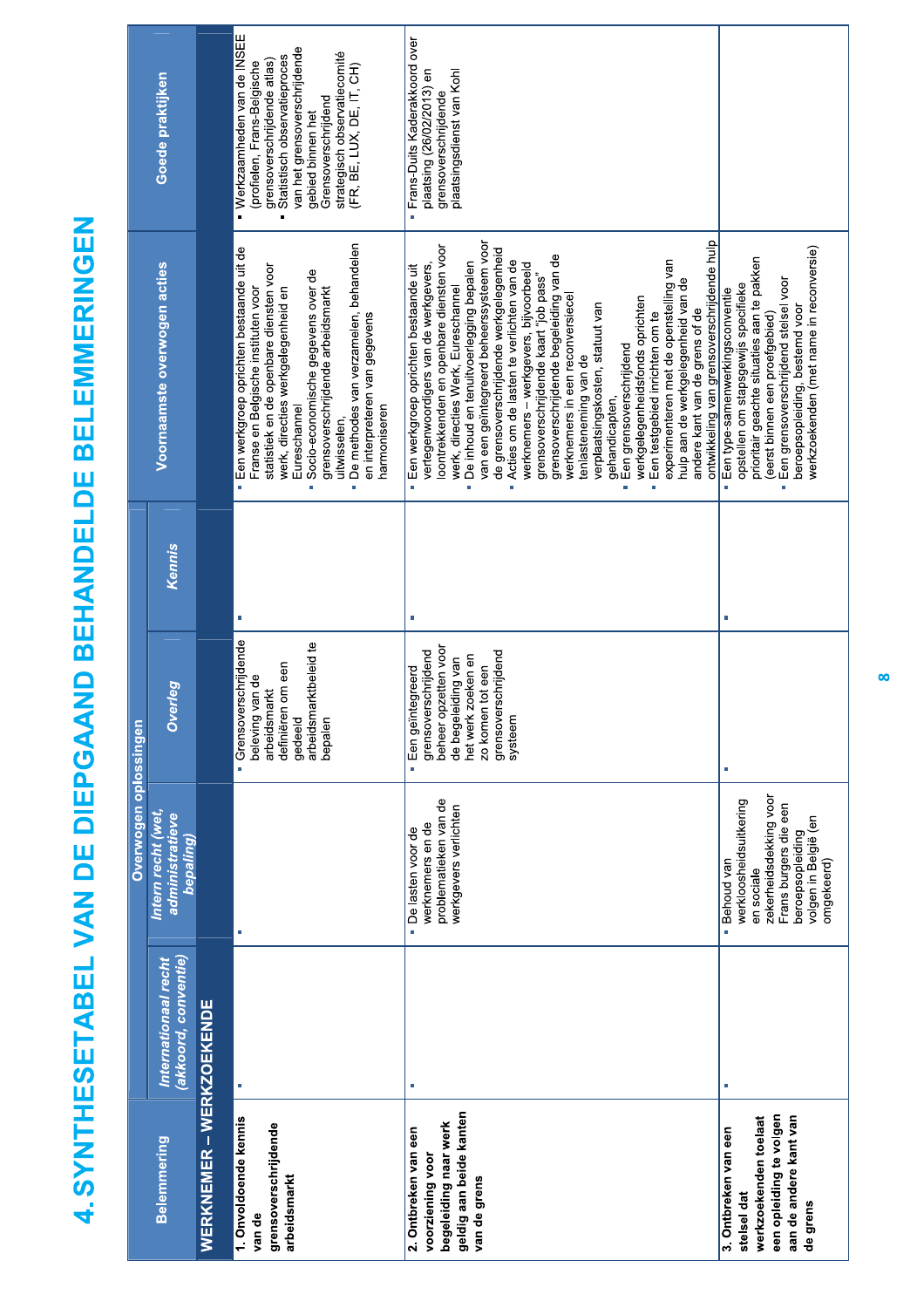|                                                                                                                            |                                                                              | Overwogen opiossingen                                                                                                                                                                                              |                    |        |                                                                                                                                                                                                                                                                                                                                                                                                                                                                                                                                                                                                                                                              |                                                                                                                                                                                                                                                                                                                                                                                                                                                       |
|----------------------------------------------------------------------------------------------------------------------------|------------------------------------------------------------------------------|--------------------------------------------------------------------------------------------------------------------------------------------------------------------------------------------------------------------|--------------------|--------|--------------------------------------------------------------------------------------------------------------------------------------------------------------------------------------------------------------------------------------------------------------------------------------------------------------------------------------------------------------------------------------------------------------------------------------------------------------------------------------------------------------------------------------------------------------------------------------------------------------------------------------------------------------|-------------------------------------------------------------------------------------------------------------------------------------------------------------------------------------------------------------------------------------------------------------------------------------------------------------------------------------------------------------------------------------------------------------------------------------------------------|
| <b>Belemmering</b>                                                                                                         | (akkoord, conventie)<br>Internationaal recht                                 | Intern recht (wet,<br>administratieve<br>bepaling)                                                                                                                                                                 | erleg<br>$\vec{o}$ | Kennis | Voornaamste overwogen acties                                                                                                                                                                                                                                                                                                                                                                                                                                                                                                                                                                                                                                 | Goede praktijken                                                                                                                                                                                                                                                                                                                                                                                                                                      |
|                                                                                                                            |                                                                              | werkzoekenden die een<br>Belgische financiële<br>beroepsopleiding<br>volgen in België (en<br>Openstellen van de<br>steun voor Franse<br>omgekeerd)<br>à.                                                           |                    |        |                                                                                                                                                                                                                                                                                                                                                                                                                                                                                                                                                                                                                                                              |                                                                                                                                                                                                                                                                                                                                                                                                                                                       |
| LEERLING-STUDENT-LEERJONGEN/-<br><b>MEISJE</b>                                                                             |                                                                              |                                                                                                                                                                                                                    |                    |        |                                                                                                                                                                                                                                                                                                                                                                                                                                                                                                                                                                                                                                                              |                                                                                                                                                                                                                                                                                                                                                                                                                                                       |
| equivalentie tussen de<br>diploma's, certificaten<br>weerskanten van de<br>en kwalificaties aan<br>1. Onvoldoende<br>grens |                                                                              | nationale en regionale<br>Sneller de Europese<br>referenties in de<br>reglementering<br>wetgeving en<br>integreren                                                                                                 | ×                  |        | • Het ministerieel niveau sensibiliseren (FR<br>beroepsorganisaties, opleidingen voor<br>Nadenken over gemeenschappelijke<br>Zich richten op de certificaten en<br>optionele en complementaire<br>gereglementeerde beroepen<br>kwalificaties erkend door de<br>knelpuntberoepen en voor<br>opleidingsmodules<br>en BE<br>ú.<br>ò                                                                                                                                                                                                                                                                                                                             | per strategisch gebied werken<br>werk en beroepsopleiding, die<br>Werkgroepen georganiseerd<br>Nord-Pas-de-Calais » rond<br>door de « Conseil régional                                                                                                                                                                                                                                                                                                |
| 2. Afwezigheid van een<br>grensoverschrijdend<br>beroepsopleiding<br>kader voor de<br>(leerwezen)                          | grensoverschrijdend<br>beroepsopleiding<br>kader voor de<br>uitwerken<br>Een | (CPRDF) » met daarin<br>Een avenant opstellen<br>grensoverschrijdend<br>luik<br>développement des<br>« Contrat de plan<br>professionnelles<br>bij het volgende<br>régional de<br>formations<br>een<br>ii.          |                    |        | De juridische obstakels precies omschrijven<br>economische sectoren en het grondgebied<br>De invoering overwegen van experimenten<br>grensoverschrijdende beroepsopleiding en<br>binnen een bepaald grondgebied of sector<br>De actoren in een netwerk onderbrengen<br>en bi- of trilaterale akkoorden opstellen<br>De technische opleidingsvoorzieningen<br>voor knelpuntberoepen samenbrengen<br>Een gemeenschappelijk begrip van de<br>De noden opsporen in functie van de<br>De mobiliteit vergemakkelijken van<br>Het publiek differentiëren (stagiair,<br>de doelgroepen ontwikkelen<br>werknemer, werkzoekende)<br>leerjongens en -meisjes<br>i.<br>m | grensoverschrijdend leren in de<br>Bovenrijn (2013)<br>Partnerschapsconventie op het<br>l'Emploi Lys-Tourcoing over de<br>werkgelegenheid, oriëntatie en<br>leerwezen tussen Champagne-<br>Kaderakkoord betreffende het<br>Kaderakkoord betreffende de<br>Reflectie door het Maison de<br>Ardenne en Wallonië (2013)<br>beroepsopleiding binnen de<br>Grande Région (2014)<br>grensoverschrijdende<br>beroepsopleiding,<br>gebied van de<br>obstakels |
| REIZIGER - VERVOERDER                                                                                                      |                                                                              |                                                                                                                                                                                                                    |                    |        |                                                                                                                                                                                                                                                                                                                                                                                                                                                                                                                                                                                                                                                              |                                                                                                                                                                                                                                                                                                                                                                                                                                                       |
| grens over te steken bij<br>1. Meerprijs om de<br>treinbiljetten                                                           |                                                                              | binnenlands vervoer om<br>passen gelijkaardig aan<br>eerste grote station aan<br>de andere kant van de<br>grens te bedienen als<br>· (FR) Overwegen het<br>zo een tarief toe te<br>dat voor nationale<br>trajecten |                    |        | van het huidige aanbod (territoriaal netwerk<br>· SNCF en NMBS blijven sensibiliseren over<br>(informatiedragers) en de toegankelijkheid<br>Werken aan een betere integratie (één<br>van biljettenverdeling - Trampoline)<br>verschillende dragers met elkaar<br>compatibel maken voor het hele<br>gezamenlijke biljetdrager) of de<br>grensoverschrijdende netwerk.<br>communicatieproblemen<br>de meerprijs en de                                                                                                                                                                                                                                          |                                                                                                                                                                                                                                                                                                                                                                                                                                                       |

 $\sigma$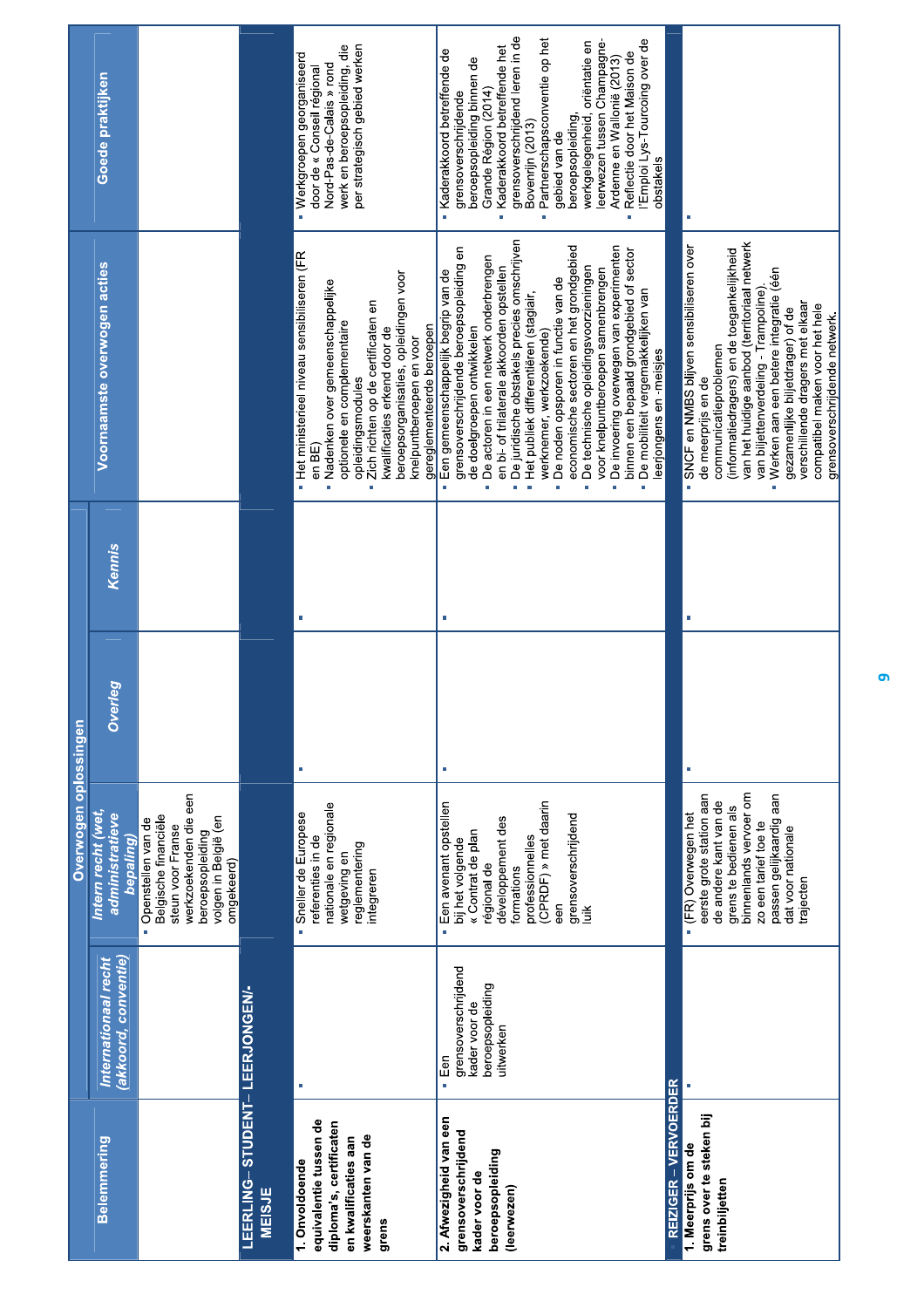|                                                                                                                                                                             |                                                                                                              | Overwogen oplossingen        |                                                                                                                                                                                         |                                          |                                                                                                                                                                                                                                                                                                                                                                                                                                               |                                                                                                                                                                                                                                                                                                                                                                       |
|-----------------------------------------------------------------------------------------------------------------------------------------------------------------------------|--------------------------------------------------------------------------------------------------------------|------------------------------|-----------------------------------------------------------------------------------------------------------------------------------------------------------------------------------------|------------------------------------------|-----------------------------------------------------------------------------------------------------------------------------------------------------------------------------------------------------------------------------------------------------------------------------------------------------------------------------------------------------------------------------------------------------------------------------------------------|-----------------------------------------------------------------------------------------------------------------------------------------------------------------------------------------------------------------------------------------------------------------------------------------------------------------------------------------------------------------------|
| <b>Belemmering</b>                                                                                                                                                          | Internationaal recht                                                                                         | Intern recht (wet,           |                                                                                                                                                                                         |                                          | Voornaamste overwogen acties                                                                                                                                                                                                                                                                                                                                                                                                                  | Goede praktijken                                                                                                                                                                                                                                                                                                                                                      |
|                                                                                                                                                                             | (akkoord, conventie)                                                                                         | administratieve<br>bepaling) | Overleg                                                                                                                                                                                 | Kennis                                   |                                                                                                                                                                                                                                                                                                                                                                                                                                               |                                                                                                                                                                                                                                                                                                                                                                       |
| strategie voor collectief<br>2. Afwezigheid van een<br>grensoverschrijdende<br>vervoerswijzen)<br>vervoer (alle                                                             | Ì,                                                                                                           | Ì.                           | strategie uit te wreken<br>grensoverschrijdende<br>tussen de bevoegde<br>weerskanten van de<br>· Betere coördinatie<br>voor het openbaar<br>autoriteiten aan<br>grens om een<br>vervoer | · Werken aan een<br>gedeelde<br>diagnose | over verplaatsingen in de metropool Rijsel<br>De band versterken tussen SMIRT en de<br>integreren in de volgende gezinsenquête<br>organisatie van het grensoverschrijdend<br>· De toepasselijkheid evalueren van de<br>oprichting van een autoriteit voor de<br>· De grensoverschrijdende dimensie<br>enquêtemethoden overwegen<br>Andere, meer aangepaste<br>EGTS Eurometropool<br>vervoer<br>ı                                              |                                                                                                                                                                                                                                                                                                                                                                       |
| INRICHTER – INWONER - MILIEU                                                                                                                                                |                                                                                                              |                              |                                                                                                                                                                                         |                                          |                                                                                                                                                                                                                                                                                                                                                                                                                                               |                                                                                                                                                                                                                                                                                                                                                                       |
| rekening gehouden met<br>ruimtelijke ordening,<br>1. Er wordt weinig<br>documenten over<br>documenten en<br>continuïteit in<br>de territoriale<br>strategische<br>projecten | charter over verplichte<br>grensoverschrijdende<br>Het Frans-Belgische<br>raadpleging (2007)<br>actualiseren |                              |                                                                                                                                                                                         |                                          | De contactpunten identificeren binnen elke<br>(limietdata voor het afgeven van adviezen)<br>collectiviteit en bevoegde overheidsdienst<br>Uitvoerings- en werkingsmodaliteiten van<br>· Het charter actualiseren (documenten<br>Aanvaardbare termijnen bepalen voor<br>geografische perimeter, glossarium)<br>grensoverschrijdende raadpleging<br>onderworpen aan raadpleging en<br>het charter vastleggen<br>i.                              | samenwerking te bevorderen<br>wederzijdse informatie en de<br>raadpleging in de Bovenrijn<br>op het vlak van ruimtelijke<br>ordening in de Bovenrijn<br>· Intentieverklaring om de<br>Proceduregids van de<br>grensoverschrijdende<br>grensoverschrijdende<br>(29/11/2013)<br>(2010)                                                                                  |
| stedenbouwkundige<br>documenten in de<br>2. Gebrek aan toe-<br>documenten, van<br>grensgebieden<br>eigening van<br>strategische                                             |                                                                                                              | T.                           | uitwisselingsplatforme<br>versterken binnen het<br>kader van technische<br>· De dialoog en het<br>Is leren<br>wederzijc<br>$\mathbf{r}$                                                 |                                          | · Instrumenten voor het delen van informatie<br>- De proliferatie van platformen beperken en<br>Een voortdurende inspanning leveren voor<br>De band versterken tussen de platformen<br>hun onderlinge samenhang definiëren<br>wederzijds begrip van het beleid van<br>De rol van de verbindingspersonen<br>versterken binnen hun instellingen<br>van technici en de politieke<br>vertegenwoordigers<br>ruimtelijke ordening<br>invoeren<br>i. | VICORO platform aan Vlaamse<br>Interregionaal platform voor de<br>uitwisseling van informatie en<br>kant (speciaal opgericht voor<br>goede praktijken tussen het<br>Waals Gewest, het Vlaams<br>integratieniveau: beheer en<br>Scheldeconferentie (hoger<br>Gewest en het Brussels<br>grensoverschrijdende<br>raadplegingen)<br>· Internationale<br>Gewest<br>crisis) |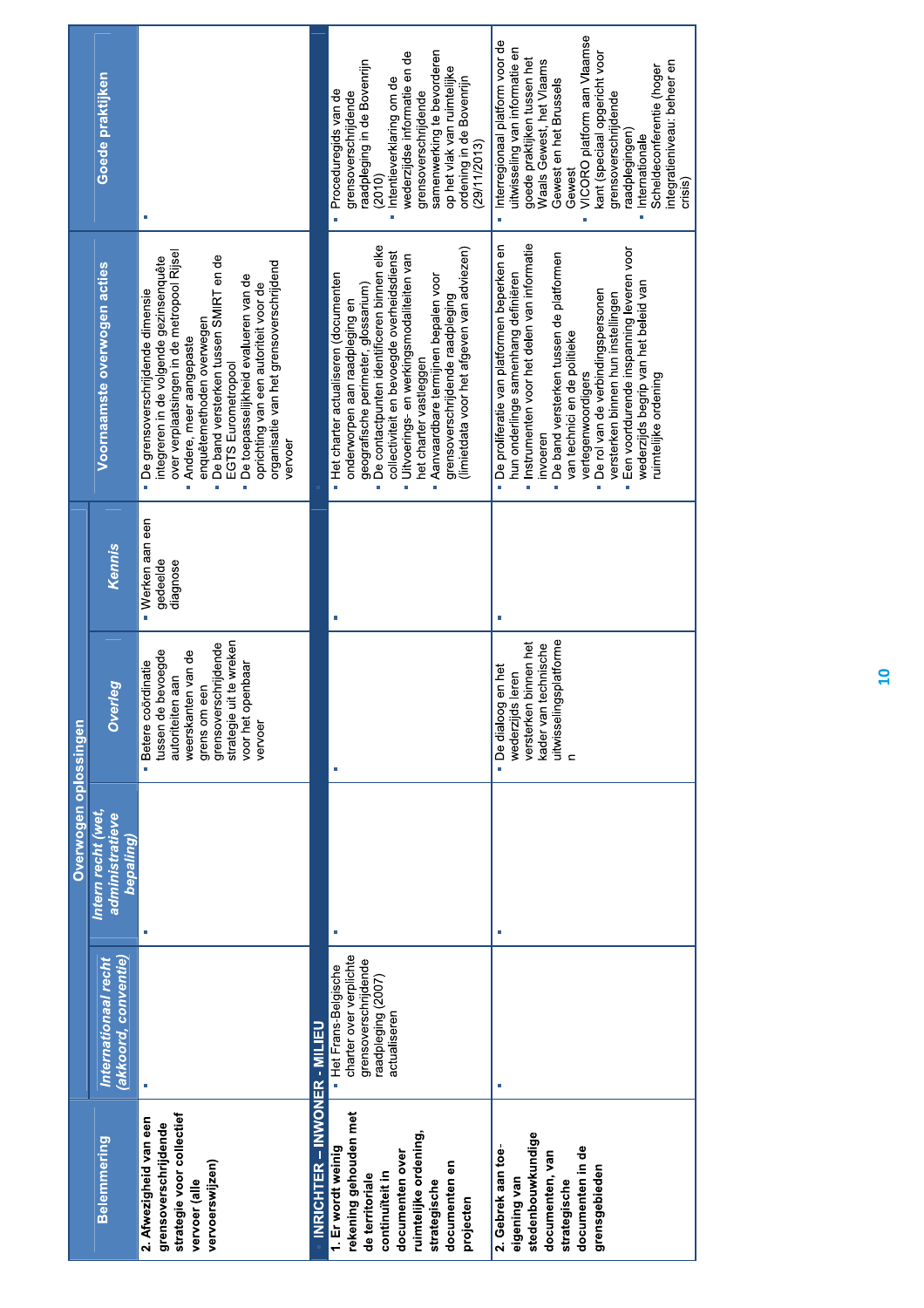|                                                                                                                                                                                      |                      | Overwogen oplossingen        |                                                                                                                  |                                                                                                                                                                  |                                                                                                                                                                                                                                                                                                                                                                                                                                       |                                                                                                                                                                                        |
|--------------------------------------------------------------------------------------------------------------------------------------------------------------------------------------|----------------------|------------------------------|------------------------------------------------------------------------------------------------------------------|------------------------------------------------------------------------------------------------------------------------------------------------------------------|---------------------------------------------------------------------------------------------------------------------------------------------------------------------------------------------------------------------------------------------------------------------------------------------------------------------------------------------------------------------------------------------------------------------------------------|----------------------------------------------------------------------------------------------------------------------------------------------------------------------------------------|
| <b>Belemmering</b>                                                                                                                                                                   | Internationaal recht | Intern recht (wet,           |                                                                                                                  |                                                                                                                                                                  | Voornaamste overwogen acties                                                                                                                                                                                                                                                                                                                                                                                                          | Goede praktijken                                                                                                                                                                       |
|                                                                                                                                                                                      | (akkoord, conventie) | administratieve<br>bepaling) | <b>Overleg</b>                                                                                                   | Kennis                                                                                                                                                           |                                                                                                                                                                                                                                                                                                                                                                                                                                       |                                                                                                                                                                                        |
| Franse en de Belgische<br>verschillen tussen de<br>veroorzaakt door de<br>(bijvoorbeeld met<br>betrekking tot de<br>3. Incoherenties<br>inplanting van<br>windmolens)<br>regelgeving |                      |                              |                                                                                                                  | « Conseil général<br>aanvragen bij de<br>l'environnement<br>développement<br>· Een missie van<br>operationele<br>(CGEDD) »<br>expertise<br>durable<br>et du<br>g | nventariseren en verbeteringsvoorstellen<br>doen binnen een grensoverschrijdend<br>· De verschillen in regelgeving tussen<br>Frankrijk en België identificeren,<br>kader                                                                                                                                                                                                                                                              |                                                                                                                                                                                        |
| 4. Moeilijkheden met het<br>grensoverschrijdend<br>afvaltransport voor<br>valorisatie                                                                                                |                      |                              | gegevensuitwisseling<br>tussen Frankrijk en<br>Het vervoer van gier<br>inbedden in een<br>protocol van<br>België | nschakelen<br>technische<br>Belgische<br>Franse en<br>experts                                                                                                    | juridische en reglementaire belemmeringen<br>· De typologie van het op te waarderen afval<br>· De installaties en uitrustingen die gedeeld<br>- Lokale innovatiefilières met betrekking tot<br>de verwerking en opwaardering van afval<br>grensoverschrijdend vervoer van afval<br>· De administratieve stappen i.v.m. het<br>verduidelijken evenals de bestaande<br>kunnen worden, inventariseren<br>vereenvoudigen<br>identificeren | invoer van Luxemburgse gier in<br>mogelijk maakt betreffende de<br>Groothertogdom Luxemburg<br>dat gegevensuitwisseling<br>Akkoord getekend door<br>Wallonië en het<br>Nallonië (2013) |
|                                                                                                                                                                                      |                      |                              |                                                                                                                  |                                                                                                                                                                  |                                                                                                                                                                                                                                                                                                                                                                                                                                       |                                                                                                                                                                                        |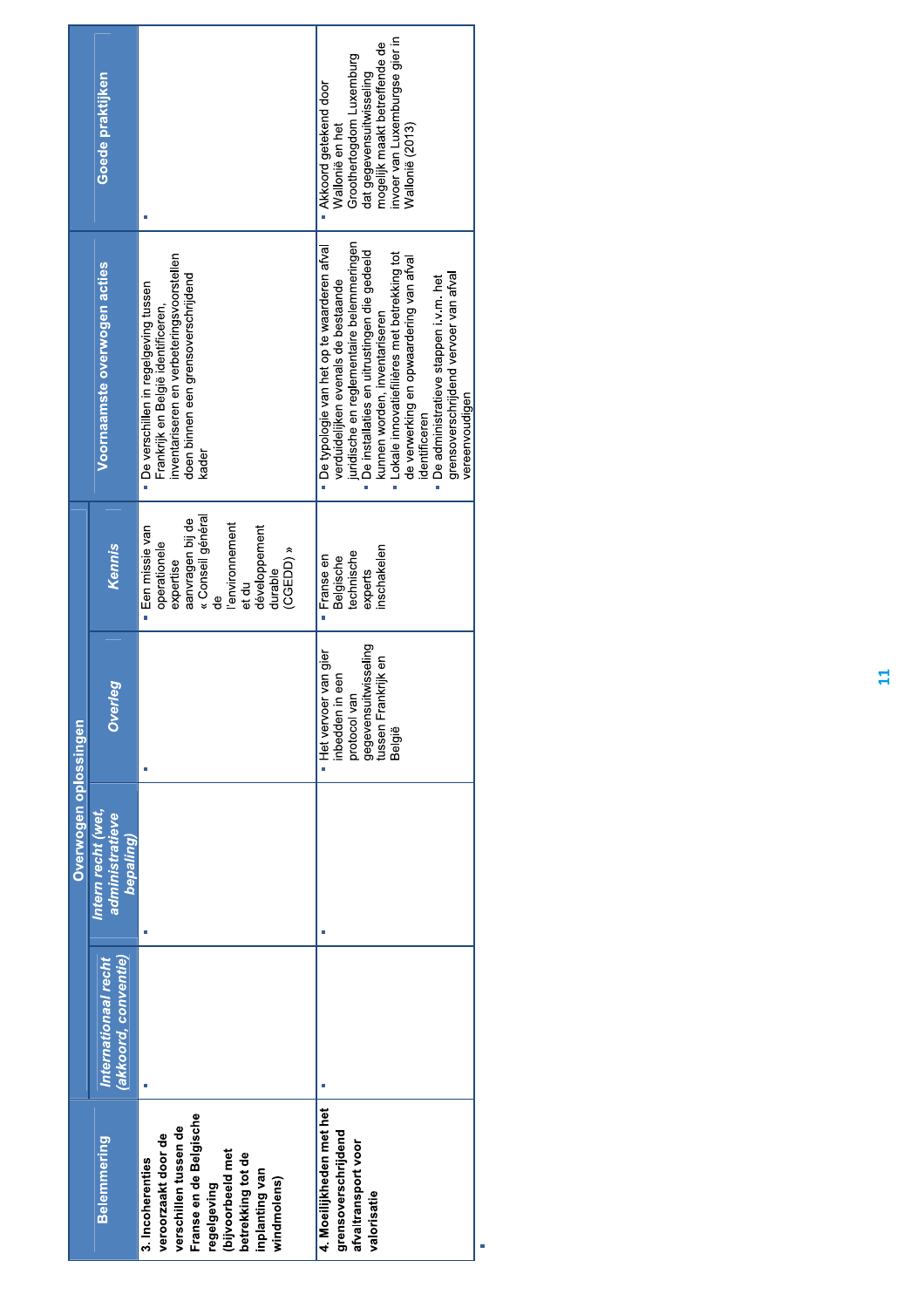|                                                  |                                                                                                                                                        | I.                                                                                                                                                                                                                                                                                                           | t.                                                                | Ì,                                                                                                                                                                                                                                                                                                                                                                                                           |                                                                                                                                                                                                                                                                                               |
|--------------------------------------------------|--------------------------------------------------------------------------------------------------------------------------------------------------------|--------------------------------------------------------------------------------------------------------------------------------------------------------------------------------------------------------------------------------------------------------------------------------------------------------------|-------------------------------------------------------------------|--------------------------------------------------------------------------------------------------------------------------------------------------------------------------------------------------------------------------------------------------------------------------------------------------------------------------------------------------------------------------------------------------------------|-----------------------------------------------------------------------------------------------------------------------------------------------------------------------------------------------------------------------------------------------------------------------------------------------|
|                                                  | Duidelijk de samenstelling, opdrachten en<br>vertegenwoordiging van de Gemengde<br>Commissie definiëren                                                | Ī.                                                                                                                                                                                                                                                                                                           |                                                                   | Een conventioneringskalender vastleggen<br>inspectieprocedures op elkaar afstemmen<br>- De gegevens kruisen van de AWIPH, de<br>Eén enkele gesprekspartner aanduiden<br>onderhandelingen te vergemakkelijken<br>Geleidelijk aan de Franse en Waalse<br>In de mate van het mogelijke CAO's<br>ziekteverzekering en de Franse<br>voor de Departementen om de<br>departementen<br>vanaf 2015<br>afsluiten<br>i. |                                                                                                                                                                                                                                                                                               |
|                                                  |                                                                                                                                                        | à.                                                                                                                                                                                                                                                                                                           | ×                                                                 | aantal betrokkenen<br>verwerven over het<br>· Precieze kennis                                                                                                                                                                                                                                                                                                                                                | "uitvoerbaar" toelaat<br>van APA en andere<br>stromen (kwalitatief<br>evalueren van een<br>Een betere kennis<br>instrument dat de<br>prestaties binnen<br>De haalbaarheid<br>binnen erkende<br>hebben van de<br>en kwantitatief)<br>grensstreek en<br>een bepaalde<br>instellingen<br>i.<br>ä |
|                                                  |                                                                                                                                                        | definiëren waarover<br>moeten uitwisselen<br>opvolgen of zelfs<br>echte inter-ZOAST<br>onderling zouden<br>de ZOAST meer<br>praktijken<br>· De onderwerpen<br>banden creëren<br>proces<br>goede p<br>en het                                                                                                  | È,                                                                | onthaalinstellingen<br>Een gezamenlijke<br>inspectiemethode<br>opzetten<br>van de<br>Ė                                                                                                                                                                                                                                                                                                                       |                                                                                                                                                                                                                                                                                               |
|                                                  |                                                                                                                                                        | ×                                                                                                                                                                                                                                                                                                            | omzetting volgen van<br>Richtlijn 2011/24/UE<br>· In Frankrijk de | Het Waals regelgevend<br>sterkere kwaliteitseisen<br>kader versterken voor<br>à,                                                                                                                                                                                                                                                                                                                             |                                                                                                                                                                                                                                                                                               |
| PATIENT - GEZONDHEIDS- EN MEDISCH-SOCIAAL WERKER | voorziene Gemengde<br>Commissie oprichten<br>kaderakkoord<br>- De in dat                                                                               | met de informatisering<br>de ZOAST conventie<br>• Vooruitgang boeken<br>in de validering van<br>laten gepaard gaan<br>neming van de ten<br>De veralgemening<br>van de alle ZOAS<br>gebruikt door de<br>ZOAST van de<br>van de ten laste<br>laste blijvenden<br>(Duinkerken)<br>aan de kust<br>Ardennes<br>n. | Het ZOAST principe<br>aanpassen aan de<br>ambulant zorg<br>à,     | Een type-conventie<br>uitwerken voor de<br>volwassen sector<br>×,                                                                                                                                                                                                                                                                                                                                            | conventies tussen de<br>creëren (omwille van<br>Belgische Gewesten<br>terugbetalingscircuit<br>ondertekening van<br>de Belgische<br>staatshervorming)<br>ziekteverzekering<br>en de Franse<br>Een nieuw<br>door de<br>à,                                                                      |
|                                                  | kaderakkoord over de<br>samenwerking op het<br>vlak van gezondheid<br>moeilijkheden in de<br>toepassing van het<br>1. Overblijvende<br>Frans-Belgische | ten laste blijvenden<br>2. Probleem van de                                                                                                                                                                                                                                                                   | grensoverschrijdende<br>3. Probleem met<br>ambulante zorg         | Frans-Waalse akkoord<br>moeilijkheden met de<br>over het onthaal van<br>toepassing van het<br>4. Overblijvende<br>gehandicapten                                                                                                                                                                                                                                                                              | 5. Moeilijkheden met<br>de zorg voor Franse<br>ouderen in Waalse<br>rusthuizen                                                                                                                                                                                                                |

 $\frac{1}{2}$